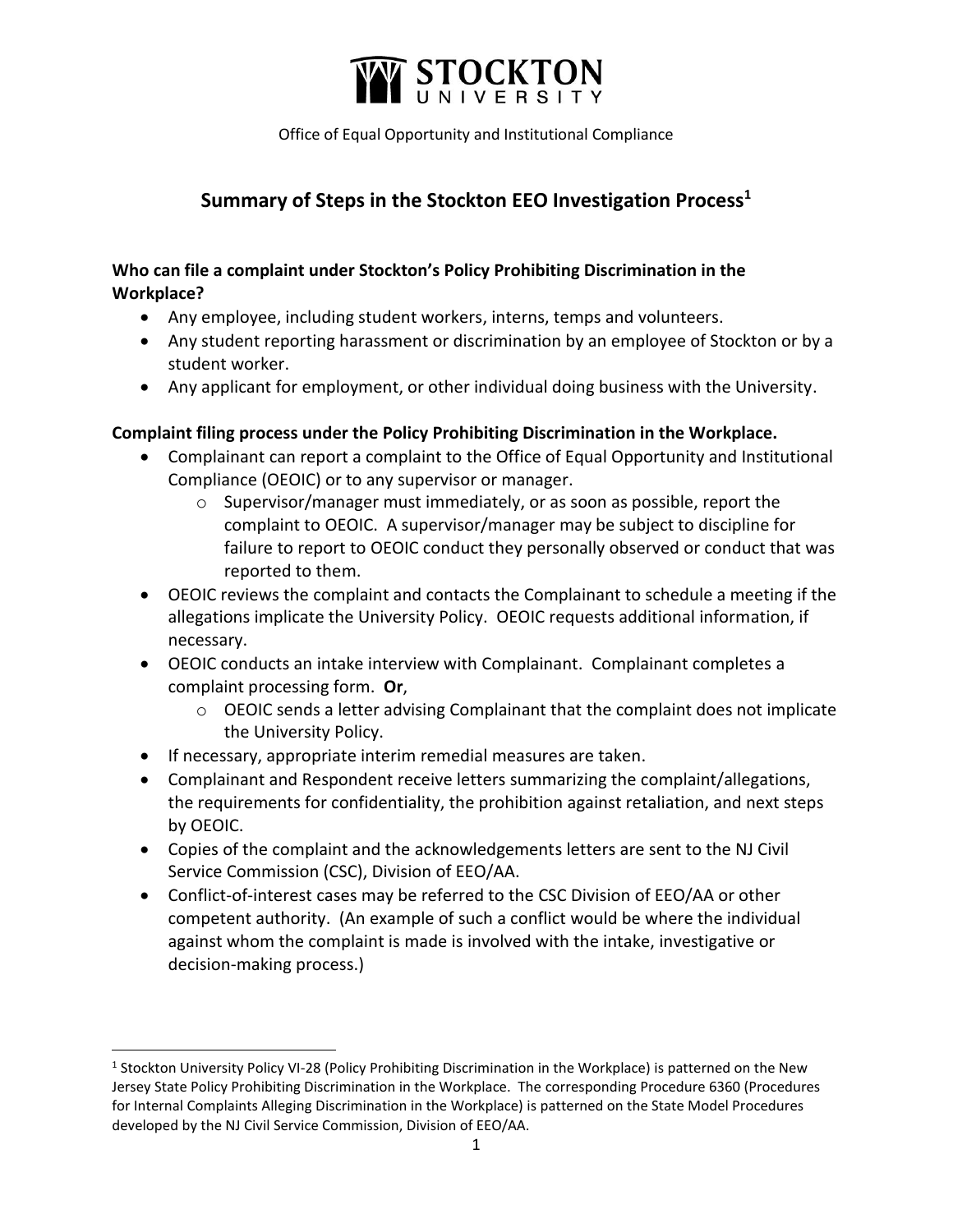

Office of Equal Opportunity and Institutional Compliance

#### **What's next?**

The EEO Investigator conducts a fact-finding investigation into the Complainant's allegations.

- Respondent is interviewed. Respondent may bring a union representative to the interview if the Respondent is a union member.
- Respondents are not entitled to legal representation in administrative EEO policy investigations. However, at the discretion of the OEOIC Director, the University may permit the Respondent's attorney to attend the interview. In such cases, the Respondent's attorney may not answer questions, introduce questions or disrupt the interview in any way. If the Respondent is permitted to bring Counsel, University Counsel may also attend.
- Relevant witnesses identified by Complainant and Respondent are interviewed. Witnesses are not entitled to any representation by union or counsel.
- Other necessary/relevant witnesses identified by the Investigator are interviewed.
- During interviews, any supporting evidence is gathered from Complainant, Respondent, and witnesses.
- Any other relevant documentary evidence is gathered.

#### **What does the EEO Investigator do next?**

- Reviews all evidence gathered and writes a confidential draft investigative report and draft determination letters for review by the OEOIC Director.
- The OEOIC Director sends the investigative report and determination letters (with any revisions) to the President or designee for review.

### **What happens after the investigation?**

- After review, the President's Office (President or designee) sends determination letters to the parties and OEOIC sends copies of the determination letters to the NJ CSC , Division of EEO/AA.
- State law permits applicants for employment, as well as career, unclassified and senior executive service employees to appeal the determination to the NJ Division of Appeals and Regulatory Affairs (NJ DARA).
	- o Complainants can appeal only if any of the allegations **are not substantiated**.
	- o Respondents can appeal only if any **allegations are substantiated**.
	- $\circ$  If discipline is recommended for substantiated allegations, Respondents can appeal only via the disciplinary appeal process rather than through NJ DARA.
- Employees in titles not eligible for NJ DARA appeal may be able to pursue their case with the US EEOC or NJ Division on Civil Rights (DCR).